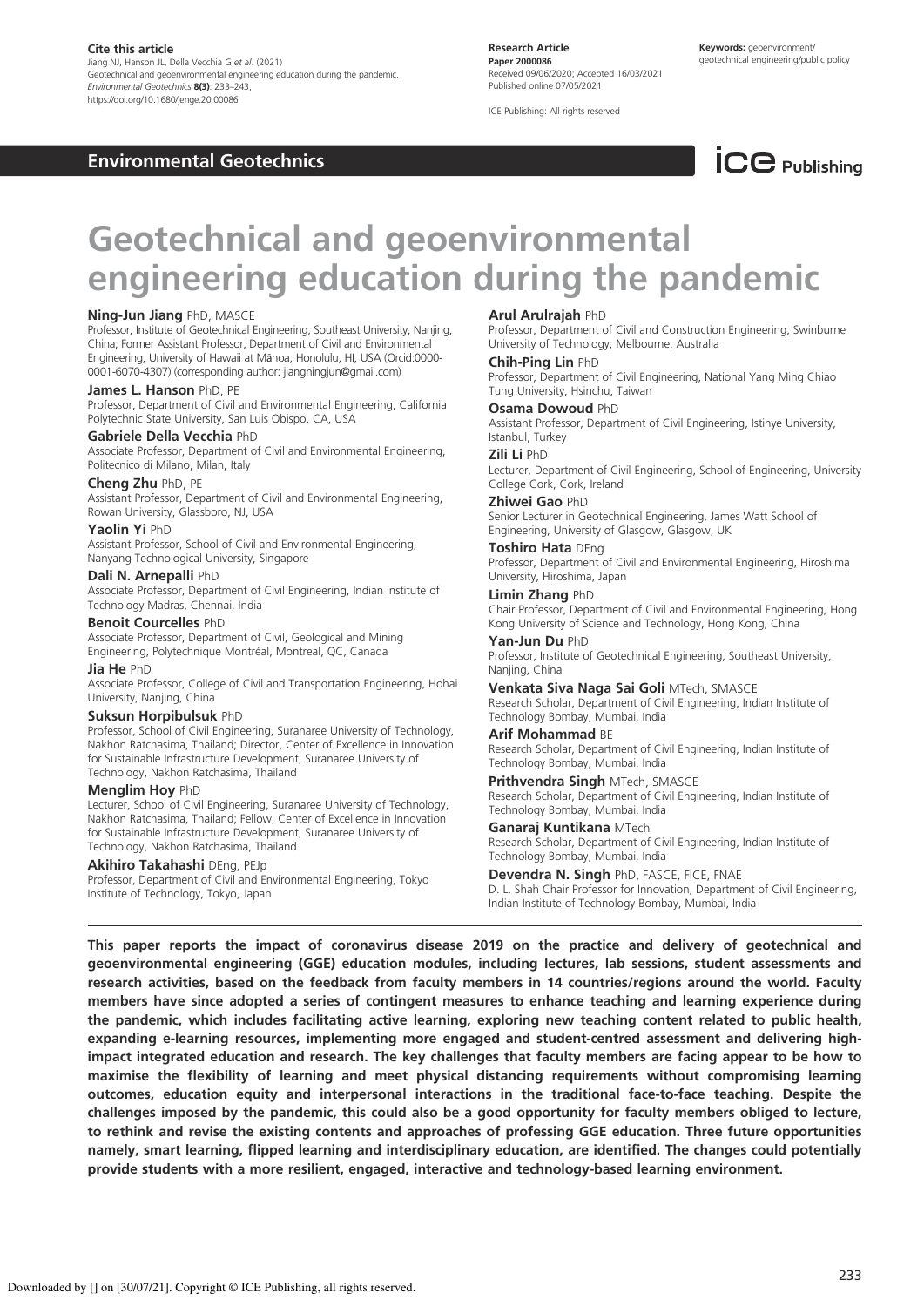## Introduction

The spread of the deadly infectious severe acute respiratory syndrome coronavirus 2 has led to the outbreak of the novel coronavirus disease (coronavirus disease 2019 (Covid-19)) starting from the end of 2019. It has since become unstoppable and soon reached pandemic proportions by 12 March 2020. As of 6 December 2020, there are over 65.8 million reported cases and 1.5 million deaths globally since the start of the pandemic (WHO, 2020). The Americas and Europe are the hardest-hit regions, which account for 42.6 and 30.3%, respectively, of all global cases as of 6 December 2020. Covid-19 has affected almost every aspect of people's daily life, with healthcare, business, education and travel the most severely disrupted. As noted by Semaan (2020), 'we are in a chronic state of flux situated between our past experiences and an uncertain future … They require that a lot of our attention and mental energy be spent on adjusting and renegotiating critical aspects of our lives'.

Covid-19 has caused most governments to close schools, colleges and universities temporarily around the world. According to the UN Educational, Scientific and Cultural Organization, as of 31 May 2020, more than 1.1 billion students or learners are affected by the temporary shutdown, which account for 69.4% of the total enrolled students and learners. More than 150 countries, territories or areas are imposing nationwide closure of educational institutions, enforcing students to leave campuses. Adverse social and economic consequences are being felt across communities, including interrupted learning, confusion and stress for teachers and parents unprepared for distance and home schooling, social isolation, gaps in childcare, rise in the dropout rate and so on.

As faculty members in higher-education institutions teaching and pursuing research in geotechnical and geoenvironmental engineering (GGE), the authors face even more challenges owing to the uniqueness of this discipline. GGE for long has been often viewed by students as one of the least glamorous disciplines in civil engineering. Students often found it difficult to understand explicitly the importance of subsurface conditions in constructing highway systems or building skyscrapers. Besides, large uncertainties in GGE can easily confuse and upset students as compared with other more prescribed disciplines (Wirth *et al*., 2017). The implicitness and uncertainty of GGE, when delivered in the traditional chalk-and-talk lecture style, have already made many students, even in normal times, conclude that learning soil mechanics, foundation engineering and geoenvironmental engineering is boring, if not outdated. Facing the outbreak of Covid-19, most courses, including GGE, now have to be taught remotely. Considering the nature of online teaching and learning, lecturers and students are facing even more challenges such as inability to augment lectures with interactive classroom activities and first-hand demonstrations. Moreover, an essential part of GGE courses, particularly at the undergraduate level, is laboratory and field sessions in which students conduct in person a series of experiments and data collection. Laboratory sessions are usually the best chance to improve participation, increase engagement and engender interests among students. Unfortunately, Covid-19 has unavoidably led to the cancellation of laboratory and field sessions in most universities and colleges.

Undergraduate and graduate courses are not the only aspects of GGE education that have been affected by Covid-19. The supervision of research students, including PhD, master's and undergraduate students, is also being disrupted by the pandemic. In particular, the closure of research laboratories and core facilities is severely delaying the students' progress towards accomplishing their goals, particularly for those whose work is experimentally based. Under such circumstances, the biggest responsibility of supervisors and advisors is to find how to adjust research strategies to help students keep up their progress.

Although traditional GGE education is being significantly reshaped with unprecedented challenges emerging during the Covid-19 pandemic, this could also be a good opportunity for the GGE faculty to rethink and revise existing teaching content and approaches that have been conventionally followed.

In this paper, faculty members from 14 countries/regions around the world discuss in detail the disruption to GGE education during the Covid-19 pandemic as well as the implemented contingent measures. Meanwhile, future opportunities are also identified that could potentially provide students with a more resilient, engaged, interactive and technology-based learning environment.

## Challenges to the GGE education in universities around the world

The outbreak of Covid-19 has significantly disrupted GGE education around the world, particularly in terms of lecture delivery, student assessment, laboratory sessions and research activities. The disruption varies in countries and regions depending on the severity of disease spread as well as control methods imposed by the local corporation and the government.

With the feedback based on GGE faculty members from 19 universities in 14 countries and regions (Figure 1), the specific challenges that they are facing and their immediate responses are ranked in terms of popularity, as shown in Figure 2. Overall, the challenge, as concurred by the faculty members, is how to maximise the flexibility of learning and meet social distancing requirements without compromising learning outcome, education equity and interpersonal interactions in the traditional face-to-face education mode.

## Lecture delivery

In response to the Covid-19 outbreak, most universities around the world switch from in-person lectures to online-only or hybrid mode. This is evidenced in all 19 universities from which the authors come from. While efforts have been reported previously regarding how to create a fully online version of GGE courses (Pantazidou and Kandris, 2016), challenges are still apparent during the pandemic with the abrupt change for students, teachers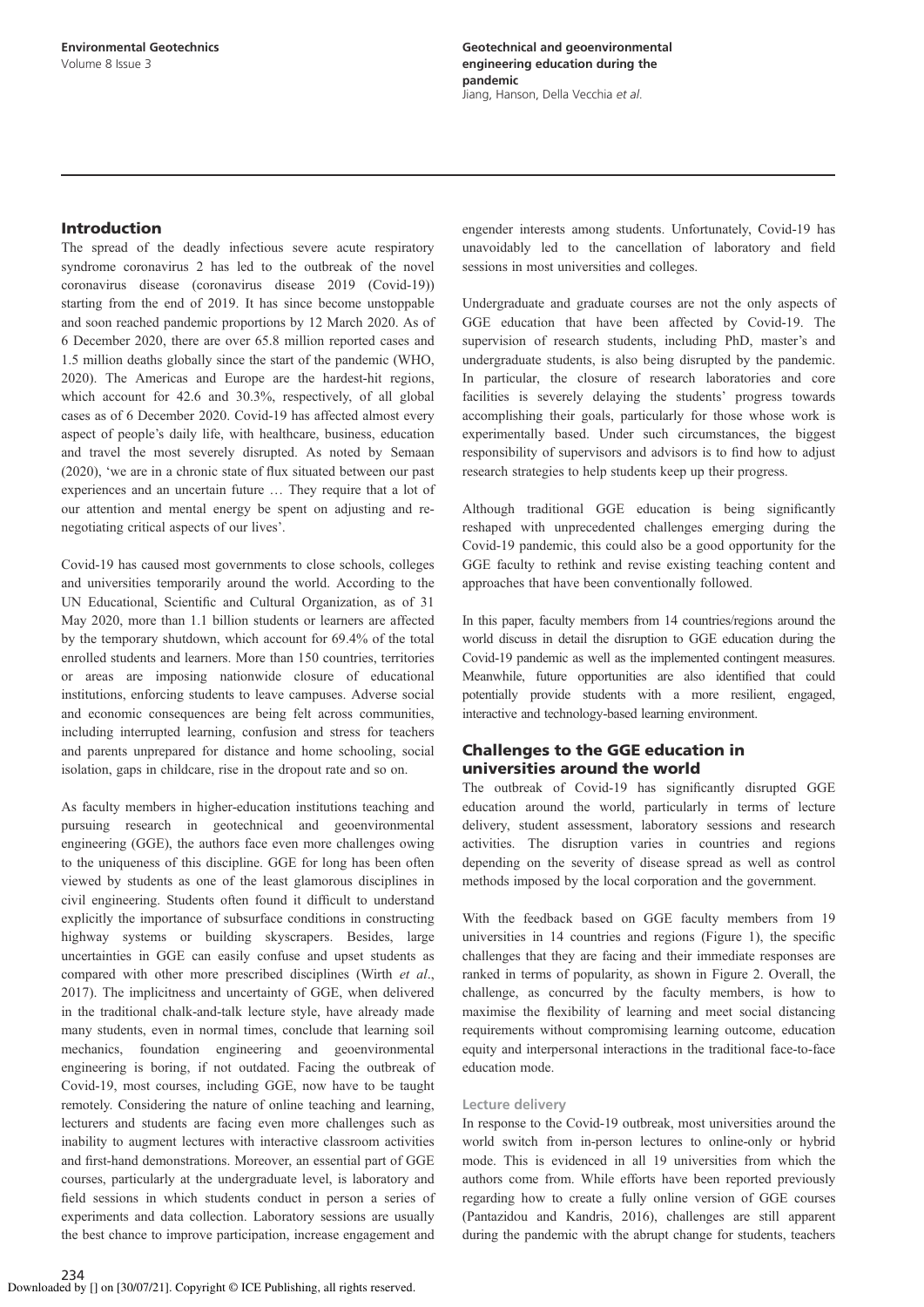

Figure 1. Summary of disruptions to geotechnical education and faculty responses around the world



Figure 2. Rank of (a) challenges and (b) faculty responses in terms of lecture, lab session, student assessment and research activities

and administrators. From the students' perspective, the availability of Internet connections for the online lecture is a big concern. Apparently, not all students have access to the Internet for synchronous online lectures, and this situation is worse in less developed countries and regions. Moreover, a lack of interpersonal communication during the online learning mode could easily discourage students from learning a certain GGE course. The student–teacher in-person interactions during office hours,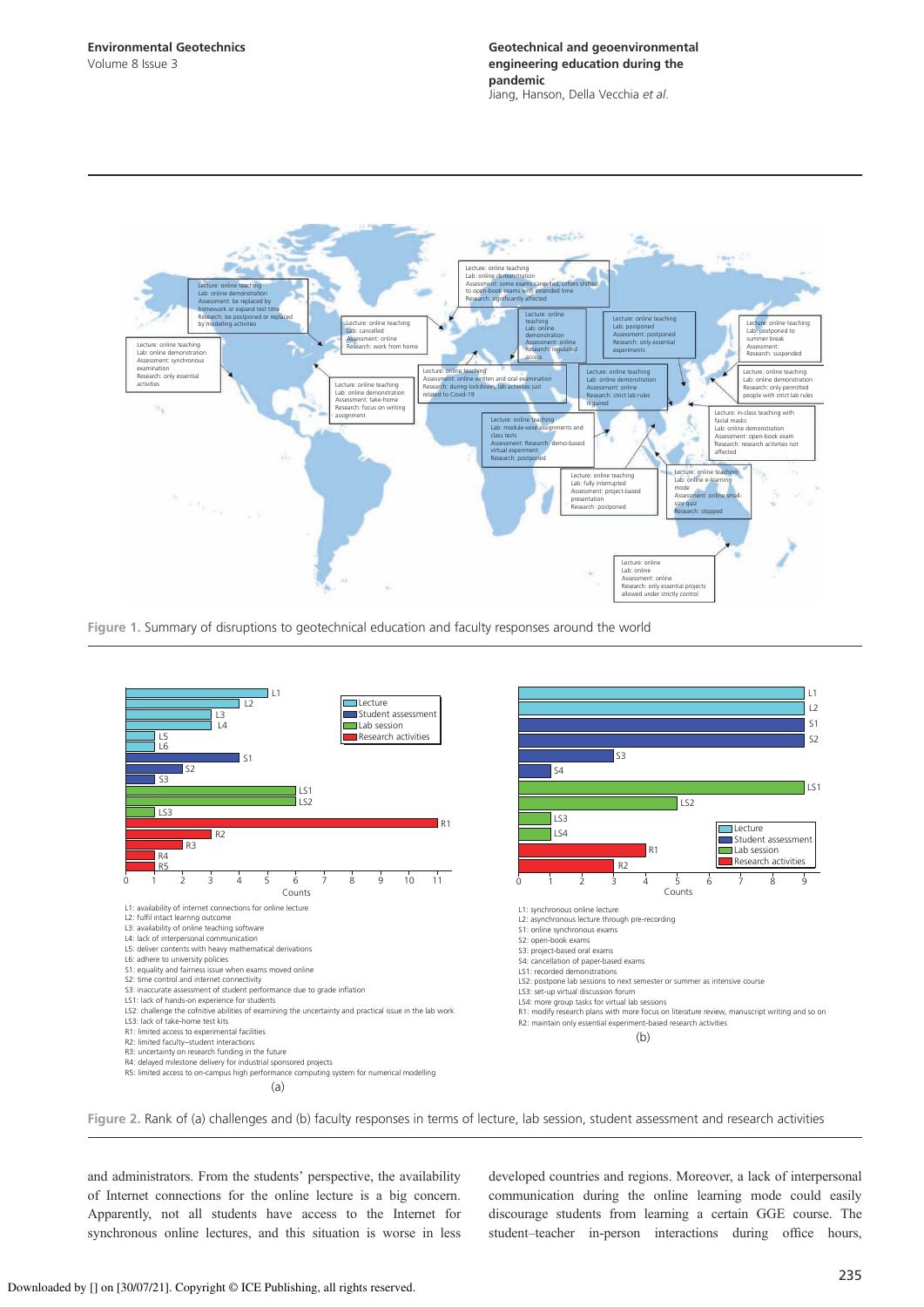laboratory sessions, field trip or even casual time are important to shape students' perspectives about GGE, and unfortunately, these are largely missing during online learning. From the teachers' perspective, how to fulfil intact learning outcome through online teaching is no doubt the biggest challenge. The cancellation of interactive demonstrations, laboratory sessions, field trip, student group work, in-person presentation and debates is very likely to compromise learning outcome of a GGE course. For instance, for a typical environmental geotechnics course that covers environmental laws and regulations; waste materials and geotechnical engineering applications; and geotechnical management of municipal, industrial, mine and nuclear wastes, the visit to a landfill or mining site is critical for students to have a sense of the scope of geoenvironmental problems in the real world. In-person student group design assignment is also essential for them to have first-hand experience regarding the design of a geoenvironmental facility such as a landfill. Aside from the difficulty of achieving learning outcomes, teachers also face technical challenges such as how to deliver contents with heavy mathematical derivations. For instance, a geoenvironmental course related to contaminant transport involves the derivation of analytic solutions and numerical models for multiphase flow in porous media. The teaching content is highly theoretical, and students may easily become lost when it is delivered online. Finally, from the administrators' perspective, cyber-infrastructure for online teaching may not be immediately available to students and teachers after the abrupt transit to online teaching. For instance, universities may not have premium licenses of videoconferencing software such as Zoom, Google Meet and Microsoft Teams that can support the demand of the whole campus community. Moreover, universities with a low operational budget may not have enough funding to become equipped with the necessary cyber-infrastructure. Futhermore, the administrators are struggling to adhere to university policies while maintaining sufficient flexibility for lecture delivery.

## Student assessment

Besides lecture delivery, how to assess students' performance in GGE courses accurately during the pandemic is another big challenge for teachers and administrators. Paper-based closedbook exams are the most common traditional student assessment method in GGE courses. However, when exams are moved online in response to the pandemic, fairness and academic honesty are hard to keep up. It is totally dependent on students' selfdiscipline, which is not always the case. If this happens, the grade is likely to be inflated, leading to overestimated assessment results. On the other hand, students may have time control and Internet connection problems during a fixed-time online exam. Considering the fact that many GGE courses involve heavy calculations, these issues are likely to lead to underestimated assessment results. Finally, the pressure from the administrators may also lead to grade inflation and overestimated assessment results. For instance, some universities have interim policies to mandate a credit/no-credit option instead of the traditional lettergrade mode or simply set a minimum passing percentage.

## Laboratory session

The hands-on laboratory session is the most disrupted module in GGE courses during the pandemic. The first GGE course in most undergraduate civil engineering curricula around the world includes a significant laboratory component along with traditional lecturebased learning. Some advanced undergraduate and graduate GGE courses also include laboratory-type activities. When laboratory sessions are inevitably taught online, the learning objectives may not be efficiently met. While watching live or recorded videos of soil tests could help attain the necessary basic knowledge, the process does not challenge the cognitive skills of the students as if they were examining the uncertainty and the practical challenges in laboratory work. It also confines the unlimited varieties of test parameters and outcomes into specific ideal circumstances that cannot be generalised. Such approaches do not help realise the interaction between experiment components and processes and the consequences of errors. For instance, students can easily learn how to conduct plastic and liquid limit tests by watching recorded demonstrations. However, without real hands-on experience in the lab, it is almost impossible for students to have a sense of the soil state at these two limit water contents. It is also difficult for students to recognise the variations in Atterberg limits results obtained from different persons. The other example is that instrumentation nowadays has been more and more incorporated into advanced GGE courses. Students can easily learn the principles of various instrumentation methods from online lectures. However, without hands-on practice on how to install and calibrate sensors and collect and process data, students may not fully understand the sources of errors and uncertainties. More importantly, they lose the chance to develop professional lab skills that may be essential for their future career as geotechnical engineers. Take-home tests may be a robust alternative. However, most universities lack the necessary take-home test kits and logistics are a big issue. From the departmental or programme perspective, moving laboratory sessions online could potentially risk failing to meet accreditation requirements. For instance in the USA, the Civil Engineering Program Criteria specified by the Accreditation Board for Engineering and Technology (Abet) requires that civil engineering curricula must 'conduct experiments in at least two technical areas of civil engineering and analyze and interpret the resulting data' (Abet, 2019: p. 17). Moreover, in many universities, the lab session is a critical part of the first and perhaps the only undergraduate GGE course that students take in a civil engineering curriculum. Administration of the required hands-on laboratory component could be an important consideration for attracting undergraduate students to choose the geotechnical track in their senior year and even continue graduate studies in the same university. If delivered entirely online, the attractiveness is likely to diminish substantially.

## Research activities

Research activities are an important part of both undergraduate and graduate education. With most campuses effectively closed during the pandemic, research activities, particularly those experiment-based ones, are largely halted. This is primarily due to the limited access to experimental facilities. On the one hand, the laboratory may not open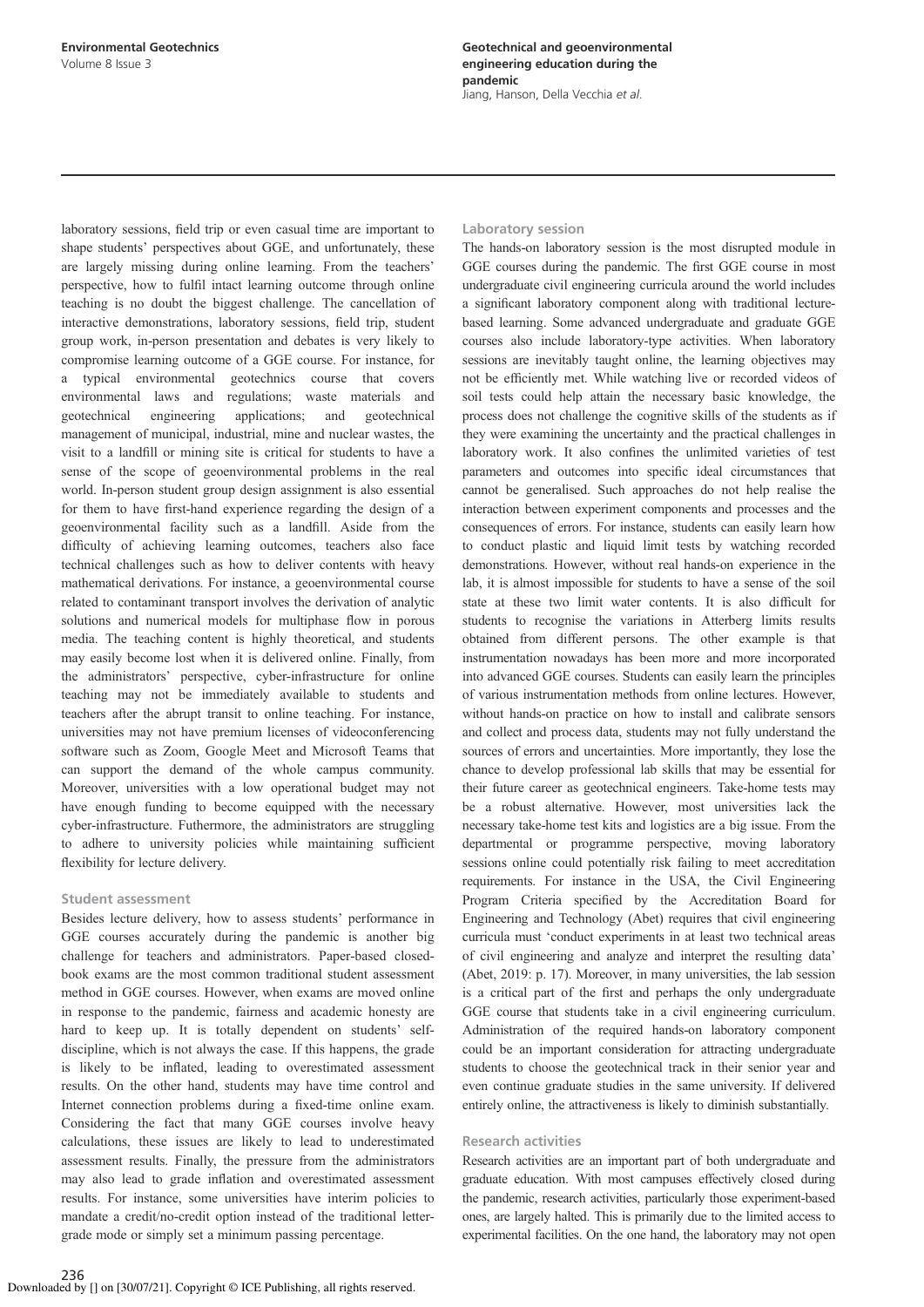for as long as in normal period and research groups or students have to share the limited time slots to do experiments. On the other hand, experimental facilities that require a large team to operate are not permitted to run due to restrictions on large indoor gatherings. Thus, research projects relying on these large facilities are mostly put on hold. Centrifuge tests for modelling municipal solid waste (MSW) landfill failures and large-scale shaking tables tests for evaluating seismic interactions between soil, piles and structures are two examples of this type of research that are severely impacted. In some universities, it is also reported that the on-campus high-performance computing system is partially shut down due to the lack of maintenance personnel amid the pandemic. This adversely impacts the ability to continue numerical modelling or computer vision research that requires high-performance computers. For instance, in one case, the research team has to stop their ongoing research on three-dimensional reconstruction and visualisation of an excavation site using structure-from-motion and virtual reality. In addition, faculty member–research student interactions are also negatively affected by the pandemic. While communications can still be made through videoconferencing, missing the chance to conduct experiments together or to develop sophisticated algorithms interactively is likely to be more or less hinder research progresses. Moreover, if the ongoing research work is supported by extramural funding, then the milestone delivery is likely to be delayed, particularly for industry-sponsored projects, which normally have more strict schedules. Not only for the milestone delivery in existing sponsored projects, the pandemic almost certainly brings in challenges to secure new research funding in the near future. While many national and local science and technology funding agencies see an increase in budget to support research projects related to Covid-19, a significant budget cut is expected for most other research fields, including GGE. Industrial funding is also likely to shrink due to the worldwide economic slowdown. Companies are more likely to divert funding to sustain essential operations while reducing investment in research and development.

## Variations among universities and countries

While many universities around the world face similar challenges to the GGE education amid the pandemic, it is worth noting that how these challenges impact the delivery of the GGE programmes is highly varied among universities and countries, due to the different structure, practices and culture of the GGE education that create unique environments for GGE students to learn and grow (DeBoer, 2012). The variations are reflected on, but not limited to, the following aspects.

■ Hierarchy of engineering schools. Engineering schools vary widely in quality in different countries and regions. For instance, the engineering education quality structure is distinctly hierarchical at three levels in India (DeBoer, 2012). At the top level are the universities that have more resources to adapt swiftly to the new norm amid the pandemic and ensure uncompromised learning experience for students. However, for universities at the bottom level, they may even lack the basic cyber-infrastructure to implement remote education fully. Thus,

equality in education would be lost and have severe impact on the society. On the other hand, in developed countries such as the USA, the hierarchy among research universities, undergraduate institutes and community colleges is less obvious and the public/private dichotomy is not strong. Therefore, most universities have the necessary resources and experience to cope with the challenges of the pandemic. Equal learning opportunities for students from different higher-education institutions are more likely to be maintained.

- Theoretical against practical curriculum. Whether the GGE curriculum focuses more on theory or practice highly depends on the cultural structure of a specific country or region. For instance, in many European countries such as the UK, they have a long tradition to deliver GGE courses with a strong emphasis on theoretical components and focus on scientific training of advanced theorists. Their curricula include fewer lab sessions, field trips and connections to the industry. Some countries have more balanced curricula. For example, GGE programmes in the USA and China are oriented towards both theoretical and hands-on learning inputs. In other countries such as India, however, the curriculum is highly practical and aims to prepare students for the jobs that they want. Amid the Covid-19 pandemic, programmes with practical curricula are apparently more vulnerable to the abrupt changes in delivering a successful GGE programme.
- Teacher qualification. Teacher qualification varies substantially among different types of universities. Most highranked research universities recruit faculty members mostly based on research achievements. Many simply have little or no previous teaching experience before they stand at the podium. On the other hand, in undergraduate institutions or community colleges, faculty members have more chances to receive training in state-of-the-art pedagogy and teaching skills. They are likely to be more comfortable to the adjustment to the new norm amid the pandemic.
- Student commitment. The student commitment to academic study is related to their family situations. For instance, students from high-income families are normally fully supported by their families and do not need to take part-time jobs. Thus, students with such background are able to commit full time towards their academic study even during the pandemic when courses are switched online. However, a substantial proportion of students from low-income families have to take multiple part-time jobs. During the pandemic, they are facing more financial pressure and likely to commit even less time in their academic study, which may even lower their aspirations and compel them to drop out the courses. This variation has been noticed at all education levels, as reported by Van Lancker and Parolin (2020) and Dorn *et al*. (2020).

## Faculty contingent measures

Amid the rapidly developed pandemic situation around the world, the universities and faculty have adopted contingent measures to continue delivering GGE courses (Figure 2(b)). While many of these responses are temporary, and may not be the best practice,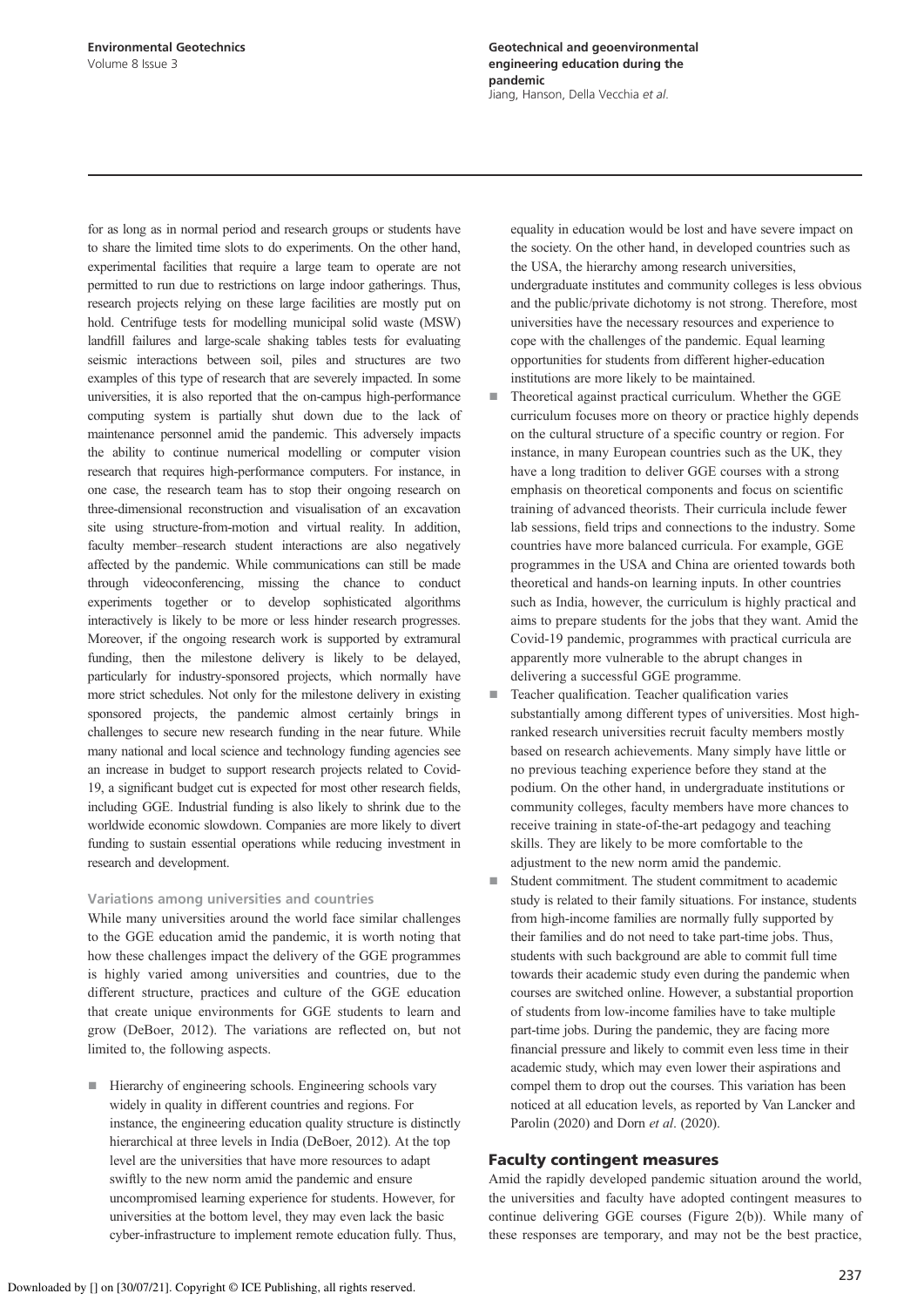they can provide the GGE community with some insights into optimising contingent plans in the future in response to a similar public health crisis. This section mainly serves as anecdotal recounts of emergency experiences from GGE faculty members. Following are a couple of inspiring actions implemented or prepared to be implemented by GGE faculty members as part of their contingent measures to enhance teaching and learning experience during the pandemic.

## Active learning

Active learning modules have been increasingly adopted in geotechnical education. There are also well-documented studies regarding how active learning can be effectively promoted in geotechnical engineering (Leung, 2012). In response to the challenges facing GGE education during the pandemic, faculty members are increasingly using active learning. The following are a few examples:

- Small-team problem solving exercises are adopted to virtual teaching using a breakout room feature on the videoconference platform. The instructor assigns random groups and varies the size, depending on the exercise, to promote broad social interactions (otherwise entirely missing in virtual teaching) and learning effectiveness among the students.
- Cross-course teaming exercise. At California Polytechnic State University, a teaming exercise between ENVE 421, Mass Transfer Operations; ENVE 450, Industrial Pollution Prevention; and CE 587, Geoenvironmental Engineering, is conducted. The teams are formed with students from each course to approach a broad geoenvironmental problem in related steps: (*a*) determine contamination levels in landfill leachate (ENVE 450), (*b*) determine diffusion characteristics of the selected chemicals (ENVE 421) and (*c*) design an earthen containment liner to prevent leakage of the selected chemicals (CE 587). The students are responsible for delivering their component of the assignment and contributing to the report prepared by each team. This required student-tostudent teaching and learning across the three courses.
- Enhanced social element of teaching and learning. In one example, the instructor implements a practice of sharing music during the 10 min break of a 2 h synchronous lectures. This brings a personal tone and human element to the teaching to engage the students best in the coursework and, unexpectedly, allows exploring diversity and inclusivity aspects in the courses.

New teaching content associated with public health during a pandemic

■ The role of GGE in mitigating Covid-19 impacts on the society is added to existing teaching contents, such as disposal of medical wastes, groundwater decontamination, rapid construction of temporary structures for hospitals and the production of medical supplies (Paleologos *et al*., 2020; Tang *et al*., 2020). The construction of the Wuhan

Huoshenshan Hospital in Wuhan, China, is a vivid example to show students how GGE engineers are involved in the global efforts to battle with Covid-19.

■ The pandemic–environment interaction is another topic that is included in graduate-level GGE courses. Studies already show that Covid-19 pandemic has led to decreased concentrations of nitrogen dioxide  $(NO<sub>2</sub>)$  and  $PM<sub>2.5</sub>$  in the atmosphere, cleaner beaches and reduced environmental noise level due to lockdown worldwide. On the other hand, it has resulted in an increased load of personal protective equipment and medical wastes, a significant reduction in waste-recycling activities and disinfectant-induced water pollution (Zambrano-Monserrate *et al*., 2020). Therefore, a discussion on the effects of Covid-19 on the environment in a GGE course could help students in realising the issues and challenges associated with recycling of contaminated wastes.

## Expanding e-learning resources

- Virtual field trip and soil mechanics laboratory. Field trip is for long regarded as an effective approach to motivating students and making them aware of the reality in geotechnical engineering practice (Jimenez and Martin-Rosales, 2012). A virtual tour of different geotechnical structures, problematic sites and case studies; assignment of individual projects to the students on geotechnical issues relevant to their locality; and so on are adopted for providing a glimpse of the real-life experience. Although these options cannot replace the actual field experience, these at least may help keep up subject interest among the students. Some faculty members are also developing mobile apps of a virtual soil laboratory, enabling students to learn the operation of soil laboratory tests online and deepen their understanding of GGE subjects.
- E-repository of GGE laboratory sessions. Long before the pandemic started, numerous online resources to support geotechnical laboratory classes have been established (Airey *et al*., 2012). This pandemic, however, forces GGE faculty members to create more e-resources of laboratory sessions. Enormous new videos of experimentation have been prepared and submitted to e-GGE repositories for future semesters and will remain available after the crisis for distance learning or for students that miss a class during a semester. For instance, the US Universities Council on Geotechnical Education and Research has added a lot more lab videos during the pandemic. The data in the e-GGE repository will be very useful for students to enhance their learning until the university and laboratory reopen.
- Advanced e-learning technologies. Solutions that involve the usage of mixed reality, including virtual reality and augmented reality (Bennett *et al*., 2017, 2019), and artificial intelligence are being increasingly developed by GGE faculty members during the pandemic to establish an Internet of things where students can conduct their lab work examining a wide range of possibilities and observing the outcomes. For instance, a computer program has been developed that is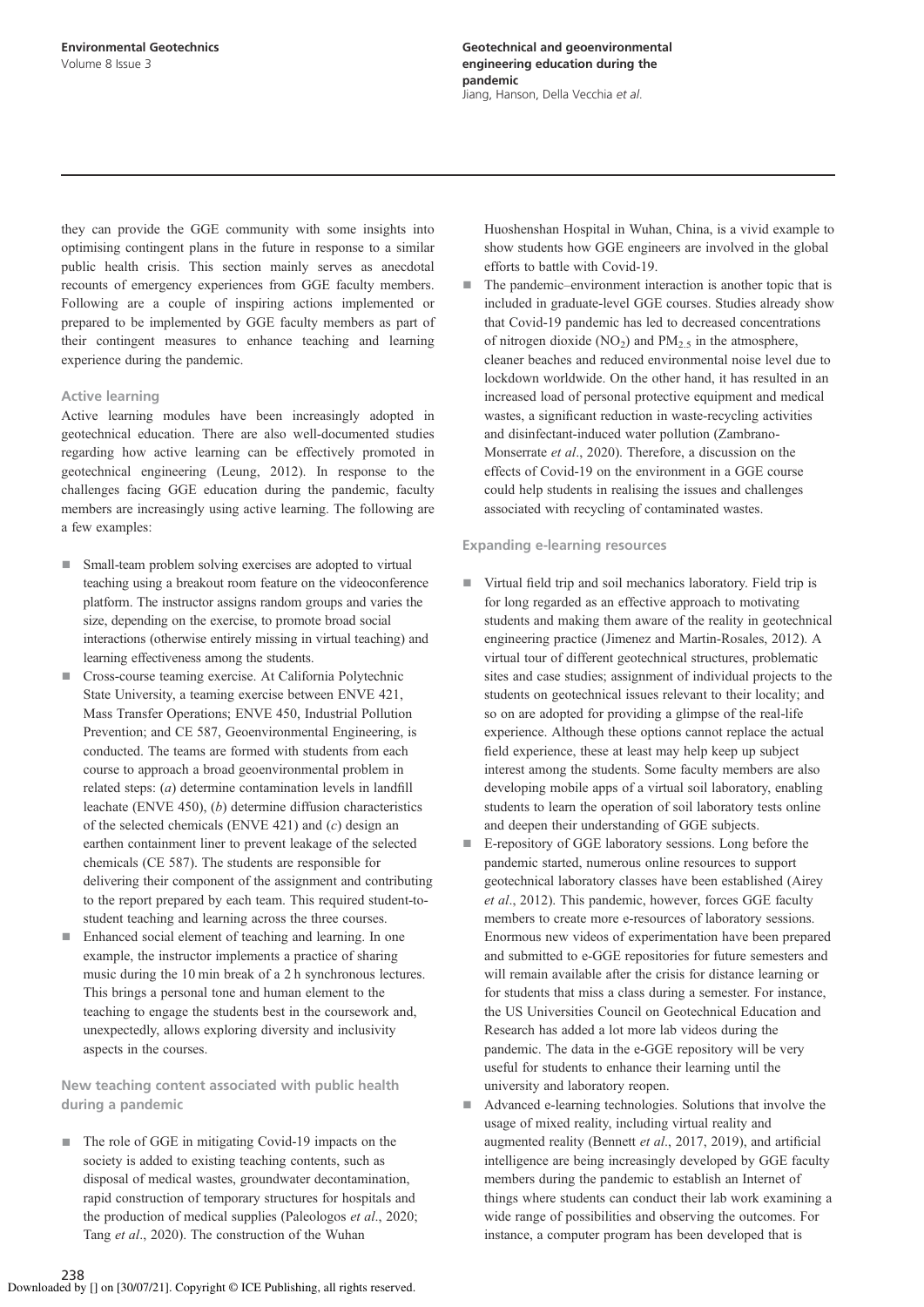capable of predicting soil triaxial shear behaviour using machine learning (Penumadu *et al*., 2000).

E-resources on emerging issues and cross-disciplinary applications. Students' learning experience of GGE can be further enhanced by developing more novel examples related to emerging issues and cross-disciplinary applications (Howell *et al*., 2020). During the pandemic, GGE faculty members are putting more efforts to develop these e-resources. For instance, monitoring of long-term geoenvironmental phenomena (viz. biodegradation, leachate, gas creation, etc.) that occur in a landfill has been adopted to demonstrate the efficacy of the 'sensing technology' to ascertain their proper functioning. The remote operation of robotics to demonstrate automated construction and monitoring is also incorporated into a GGE course to give students hands-on experience on the cutting-edge technologies being deployed.

## Assessment of learning outcome with more student engagement

- Self-evaluation tests. To improve student engagement, it can be supported by introducing continuous self-evaluation tests and some complex tasks that need interaction with the teacher. Taking some practical examples from the MSc course of Geotechnics for Energy Production in Politecnico di Milano, students have been asked to self-evaluate their theoretical understanding with simple exercises – for example, by extending borehole stability analyses to different failure criteria and by proving that Biot poroelasticity tends to classical soil mechanics under the assumptions of incompressible pore fluid and solid particles.
- Practical homework has also been proposed throughout the course, regarding the choice of rock strength parameters from laboratory data, in situ stress state determination in rock masses, mud weight window determination and offshore foundation design. More complex tasks – where interaction with the teacher is anticipated – have been assigned too – for example, to identify the displacement field induced around a depleting sphere in a linear poroelastic medium.

## High-impact integrated GGE education and research

It has been widely recognised that integrating research into GGE education can provide students with better learning experiences, which are translated into increased understanding of important concepts and greater interest in continued education in GGE (Pierce, 2016; Trombetta *et al*., 2012). Besides findings from new research are likely to supplement traditional teaching contents and update students with the state of the art and practice (Orlandi and Manzanal, 2020). The pandemic has led to the development of more integration of GGE education and research by faculty members.

During the pandemic, graduate-level GGE courses are being leveraged with cutting-edge GGE research related to pathogeninduced pandemics. For instance, bio-mediated and bio-inspired geotechnics has been a very popular research topic in recent years

(Jiang *et al*., 2020; Shashank *et al*., 2016). The knowledge generated in this new area of GGE could be of potential help in modelling pathogen–geoenvironment interactions in a precise manner (Tang *et al*., 2020). It is possible to incorporate the state-ofthe-art of this new field into a graduate-level GGE course related to geoenvironment or sustainability. Students enrolling in this course will have a chance to get exposed to cutting-edge bio-mediated and bio-inspired geotechnical engineering research, which is the utmost need of the hour. The other example is that recent studies (Paleologos *et al*., 2020; Tang *et al*., 2020) have cited the presence of the new coronavirus in sewage sludges and MSW. In this regard, adopting sensor-based technologies for performing some of these investigations – namely, in situ measurement of temperature and moisture content for decompositional characteristics – would be a prudent exercise. In this context, Patil *et al*. (2017) employed multilevel thermocouples and frequency-domain reflectometry probes to monitor temperature and volumetric moisture content, respectively, at different depths of a bioreactor landfill, which in turn is instrumental in (*a*) managing leachate recirculation and (*b*) accelerating the decomposition of MSW. These new monitoring techniques can be integrated into a graduate course focusing on GGE instrumentation.

## Lessons learned from faculty contingent measures By revisiting the contingent measures taken by GGE faculty members across countries, the following lessons can be learned.

- Remote teaching during the pandemic relies heavily on e-learning resources and pedagogies. While GGE faculty members are fully aware of it, it still takes time, and it may take a long time to fulfill fully the demand for e-learning infrastructures and human resources during the pandemic situation.
- The abrupt switch in teaching and learning mode during the pandemic, on the other hand, is a good opportunity to test and implement newly developed or non-traditional education concepts. Faculty members are more flexible in implementing new pedagogies in an online learning environment. Administrators are also more willing to support these initiatives.
- The pandemic and coronavirus themselves have made people aware of the importance of human–environment–pathogen interactions, which are largely missing in existing GGE education and research. It thus deserves thinking of expanding interdisciplinary elements in GGE programmes for the future.

## Future opportunities

When it is becoming increasingly clear that people have to live with the virus for an extended period, the GGE faculty members have to define the new norm for GGE education based on existing best practice and experience that they have learned from implementing contingent measures at the early stage of the pandemic. It is also important to use tools and results from engineering education research, although it is acknowledged that large gaps still exist between the findings of engineering education research and engineering teaching practice (Pantazidou, 2016).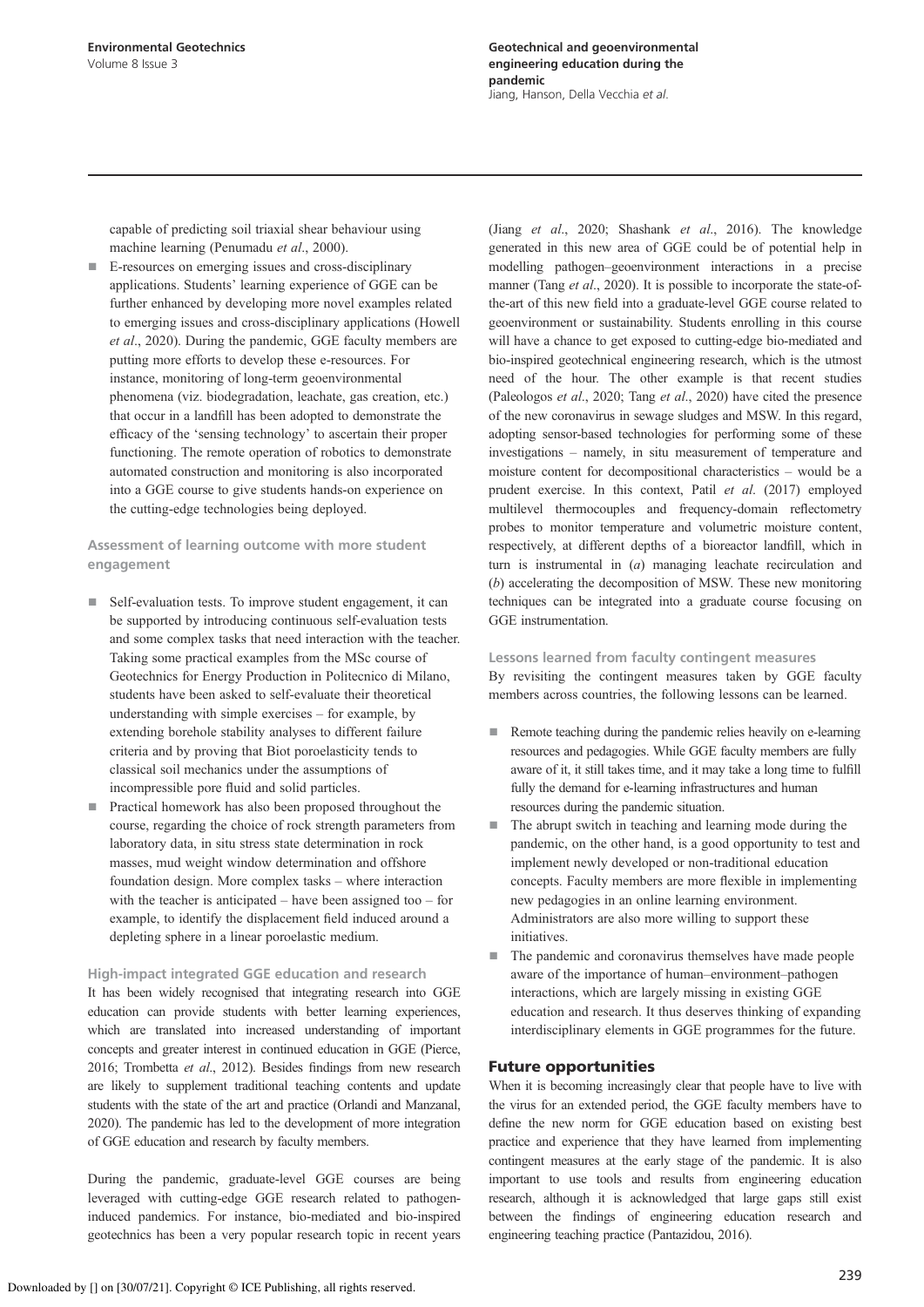This section mainly presents opinions on the development of better teaching and learning environments for the future when a similar public health crisis unfortunately happens. The following are a few proposed opportunities that can be further explored to define a more resilient, engaged, interactive and technology-based GGE learning environment for students. It should be noted that these identified future opportunities are not necessarily new and may have been previously reported and elaborated by the engineering education community. However, the authors view these as a chance to facilitate greater interactions among GGE faculty and education professionals.

## Smart learning

Smart learning/education is a relatively new education paradigm, which is proposed and developed owing to the rapid progressing of intelligent technologies. While there is no unified definition of smart learning so far, it generally refers to context-aware ubiquitous learning through providing student-centred, personalised and adaptive learning service by adopting interactive and collaborative intelligent tools (Hwang, 2014; Zhu *et al*., 2016). Tikhomirov *et al*. (2015) defined the three dimensions of smart learning/education as (*a*) educational outcomes, (*b*) information and communication technologies (ICTs) and (*c*) organisational aspects. The educational outcome dimension reflects the skills that should be acquired through smart education, which include adaptation, awareness, logical reasoning, selflearning, anticipation and self-organisation (Uskov *et al*., 2018a). The ICT dimension reflects a set of ICT technologies for organising and managing learning progress, developing learning content, facilitating social interaction during the learning process and achieving mobility (Uskov *et al*., 2016, 2018b). The organisational aspect dimension reflects the flexibility of educational programmes, forms of learning and principles of teaching, including openness, individualism and customisation.

The concept of smart learning has been widely implemented in engineering education. Alelaiwi *et al*. (2015) reported a case study of delivering a digital signal-processing course in a smart class environment with enhanced learning-management services that include an array of advanced communication technologies. Uskov *et al*. (2019) developed an innovative InterLabs smart learning analytics system and incorporated it into a computer science and information system curriculum. Sood and Singh (2019) proposed a cloud-computing-based smart learning framework that could enhance students' employability in engineering education. Verma *et al*. (2017) proposed a smart computing-based student performance evaluation framework and experimentally evaluated it by monitoring the daily activities of computer science and engineering students. In civil engineering education, Zhang and Lu (2008) presented the education development in the field of smart structure technology and how it was incorporated into an undergraduate civil engineering curriculum. For GGE courses, Jaksa (2020) introduced the use of a 360° camera and virtual reality to create a smart learning environment and provide relatively authentic immersive experiences to students. Barreto (2012) implemented electronic voting systems (i.e. class response systems) for automatically gathering statistics related to the response of students in geotechnical engineering classes. It has been successfully shown that this method can provide immediate feedback to students and encourage their engagement. Pinho-Lopes (2012) reported how computing and software can be better incorporated into a soil mechanics course to enhance students' understanding of basic concepts as well as soft skills.

While most of the existing smart learning models and strategies focus on enhancing the classroom experience for students, it is also possible to adjust the configurations of heavily deployed ICTs so that they are compatible with a remote learning environment. Further research is strongly recommended in this area.

## Flipped learning

The concept of flipped learning has been increasingly popular in higher education for its potential to engage students better in active learning (Bond, 2020). Based on the collaborative learning theory and constructivism (Bishop and Verleger, 2013), flipped learning provides lecture materials such as slides and handouts to students outside of the classroom, instead of directly teaching these contents at class. During class time, instructors and students will focus primarily on interactive group learning activities (Song and Kapur, 2017). Some researchers also regard out-of-class video components as part of flipped learning (Cheng *et al*., 2019). In the realm of civil engineering education, flipped learning is also gaining popularity in recent years. For instance, Mojtahedi *et al*. (2020) piloted a flipped-classroom instructional model in a second-year construction-management class. Yan *et al*. (2018) established an active flipped-learning model and applied it in an engineering mechanics class. Warren and Padro (2019) trialled a partially flipped-classroom pedagogical model in a geotechnical course to assess student engagement, perceptions, learning and gains. For GGE education, taking a soil remediation course as an example, flipped-learning pedagogy can be implemented by assigning students with the tasks to learn lecture materials related to the principles and features of various soil remediation methods out of class. Then, during class time, instructors and students can focus on several case studies of real soil remediation projects. More recently, Professor M. B. Jaksa from the University of Adelaide particularly introduced how flipped learning can be potentially incorporated into traditional GGE courses when delivering the Second Burland Lecture on Geotechnical Engineering Education in the International Conference on Geotechnical Engineering Education 2020 (Jaksa, 2020).

Due to its nature of moving lecture content before class, flipped learning seems to be an ideal strategy when the whole class has to be delivered remotely during a public health crisis such as the Covid-19 pandemic. However, it should be noted that whether flipped learning can be effectively implemented during the pandemic still depends on students' accessibility to Internet infrastructure as well as the availability of highly interactive communication software (Fung and Lam, 2020).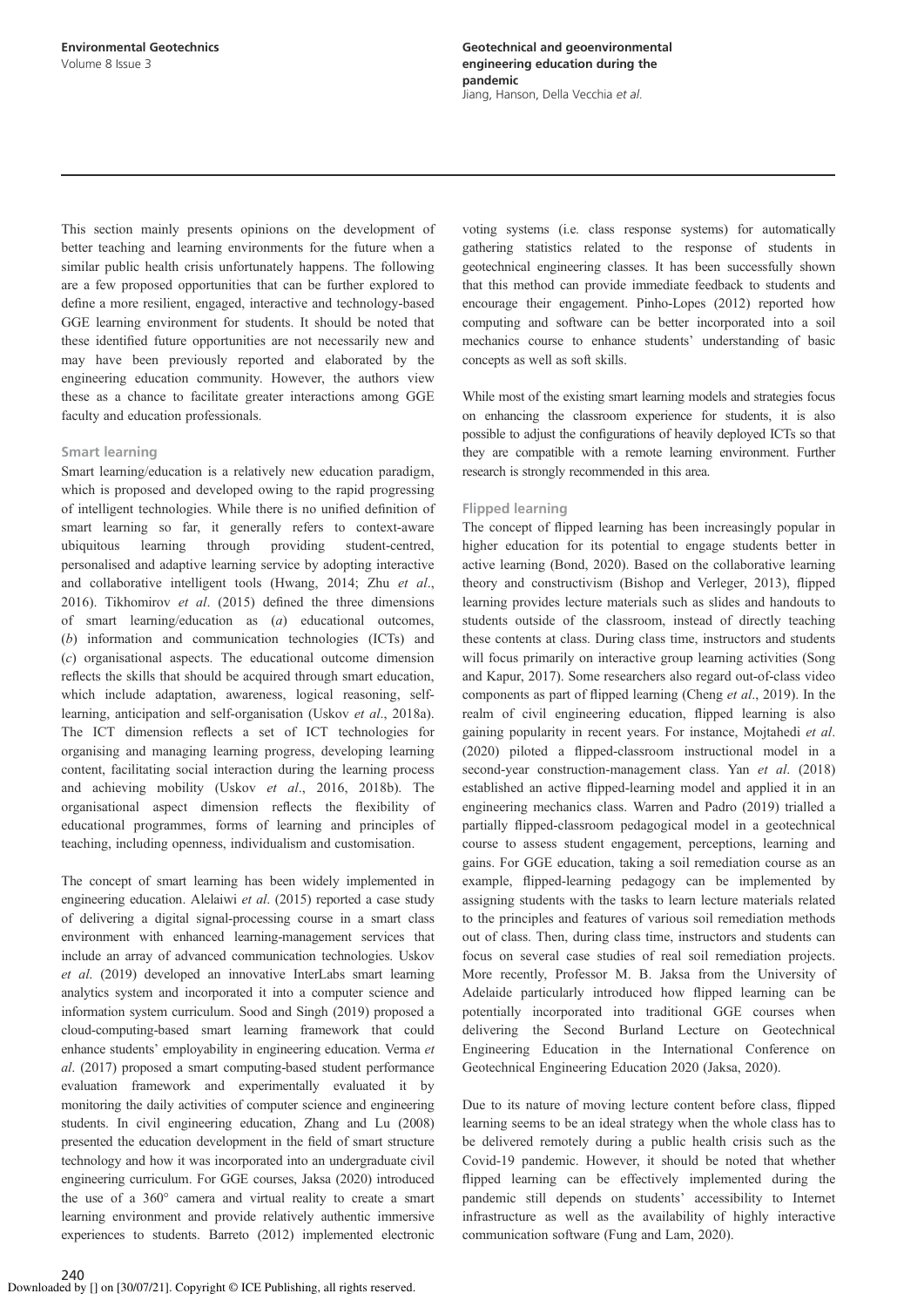## Interdisciplinary engineering education

The concept of interdisciplinary engineering education (IEE) is not new, and its implementation is training future engineers who can work both within and outside the boundaries in their own discipline (Barut *et al*., 2006). Van den Beemt *et al*. (2020) proposed a threelevel conceptual framework based on a why–how–what approach to analyse interdisciplinary learning and practice. The three-level educational processes are vision, teaching and support. The vision or motivation of IEE is to train students with complex real-world problem-solving skills, entrepreneurial competencies and social awareness. The primary teaching process of IEE includes encouraging students' participation from different disciplines, applying problem-based and project-based pedagogies to address interdisciplinary issues, creating highly engaged interdisciplinary assignments and developing assessment procedures compatible with interdisciplinary educational contexts. The support for IEE includes training and advice resources for interdisciplinary teaching skills and institutional incentives for interdisciplinary course design.

There have been many reported case studies related to IEE. For instance, McCrum (2017) proposed an interdisciplinary problembased learning strategy to improve creative problem-solving skills in structural engineering students at Queen's University Belfast. Hunt (2018) developed a multidisciplinary civil engineering capstone design project at the University of Nebraska–Lincoln, which originated from an existing industry consulting project. Zhang *et al*. (2020) developed an interdisciplinary building-informationmodelling-based capstone course in highway engineering at Chang'an University by integrating the design work content of nine different subjects. In the realm of GGE courses, Simpson and Ferentinou (2020) systematically examined the extent to which project-based learning allowed students to develop the reasoning, evaluation and judgement processes required in geotechnical engineering practice at the University of Johannesburg. Dalal *et al*. (2017) proposed an interdisciplinary approach to develop an undergraduate course on biogeotechnical engineering at Arizona State University. Gavin (2012) implemented hybrid project-based learning to teach geotechnical design skills in the final year of a civil engineering programme at University College Dublin.

A public health crisis such as Covid-19 brings about new opportunities for IEE in GGE. As has been adopted in faculty contingent measures, interdisciplinary teaching contents can be directly exploited from the pandemic. Moreover, the wide adaptation of remote teaching strategies and pedagogies is likely to facilitate the delivery of interdisciplinary contents as well as improve students' engagement. The universities are also more likely to support the development of new interdisciplinary courses that can be delivered remotely.

## Closure comments

The Covid-19 outbreak is a tragedy to higher education worldwide and particularly disrupts GGE education and research, which traditionally heavily rely on hands-on experiences, laboratory experiments and field visits. The key challenge for the faculty

members is how to balance the flexibility of learning and physical distancing requirements without compromising learning outcome, education equity and interpersonal interactions in traditional teaching mode. Looking forward, challenges always come with opportunities. Pandemics such as Covid-19 provide the time and impetus to reflect on existing teaching–learning modes and implement changes. Lessons and experience learned from temporary measures in response to the pandemic could help the GGE faculty develop a more resilient, engaged, interactive and technology-based learning environment for students in the near future.

## Acknowledgements

This work was financially supported by National Natural Science Foundation of China (Grant nos. 41877248 and 42007246). The authors thank Mr Yi-Jie Wang and Mr Xiao-Le Han for helping prepare the graphs in the manuscript.

## **REFERENCES**

- Abet (Accreditation Board for Engineering and Technology) (2019) *Criteria for Accrediting Engineering Programs*. Abet, Baltimore, MD, USA. See https://www.abet.org/wp-content/uploads/2020/03/E001-20-21- EAC-Criteria-Mark-Up-11-24-19-Updated.pdf (accessed 01/08/2020).
- Airey DW, Cafe P and Drury H (2012) The use of online resources to support laboratory classes in soil mechanics. In *Shaking the Foundations of Geo-engineering Education: Proceedings of the International Conference on Geotechnical Engineering Education 2012* (McCabe B, Pantazidou M and Phillips D (eds)). Taylor & Francis, London, UK, pp. 113–120.
- Alelaiwi A, Alghamdi A, Shorfuzzaman M et al. (2015) Enhanced engineering education using smart class environment. *Computers in Human Behavior* 51(Part B): 852–856, https://doi.org/10.1016/j.chb.2014.11.061.
- Barreto D (2012) The use of electronic voting systems to enhance deep learning. In *Shaking the Foundations of Geo-engineering Education: Proceedings of the International Conference on Geotechnical Engineering Education 2012* (McCabe B, Pantazidou M and Phillips D (eds)). Taylor & Francis, London, UK, pp. 183–191.
- Barut M, Yildirim M and Kilic K (2006) Designing a global multidisciplinary classroom: a learning experience in supply chain logistics management. *International Journal of Engineering Education* 22(5): 1105–1114.
- Bennett V, Abdoun T, Harteveld C, McMartin F and El Shamy U (2017) Classroom implementation of game-based module for geotechnical engineering education. *Proceedings of the 124th American Society for Engineering Education Annual Conference and Exposition, Columbus, OH, USA*, paper no. 18142.
- Bennett VG, Mbah I, Harteveld C et al. (2019) Off-site implementation of GeoExplorer: a game-based module for geotechnical engineering education. In *Geo-Congress 2019: Data, Software, Education, and a Tribute to Ralph Peck* (Meehan CL, Kumar S, Pando MA and Coe JT (eds)). American Society of Civil Engineers, Reston, VA, USA, pp. 99–106.
- Bishop J and Verleger M (2013) The flipped classroom: a survey of the research. *Proceedings of the 120th American Society for Engineering Education Annual Conference and Exposition, Atlanta, GA, USA*, paper no. 6219.
- Bond M (2020) Facilitating student engagement through the flipped classroom approach in K-12: a systematic review. *Computers & Education* 151: article 103819, https://doi.org/10.1016/j.compedu.2020.103819.
- Cheng L, Ritzhaupt AD and Antonenko P (2019) Effects of the flipped classroom instructional strategy on students' learning outcomes: a meta-analysis. *Educational Technology Research and Development* 67(4): 793–824, https://doi.org/10.1007/s11423-018-9633-7.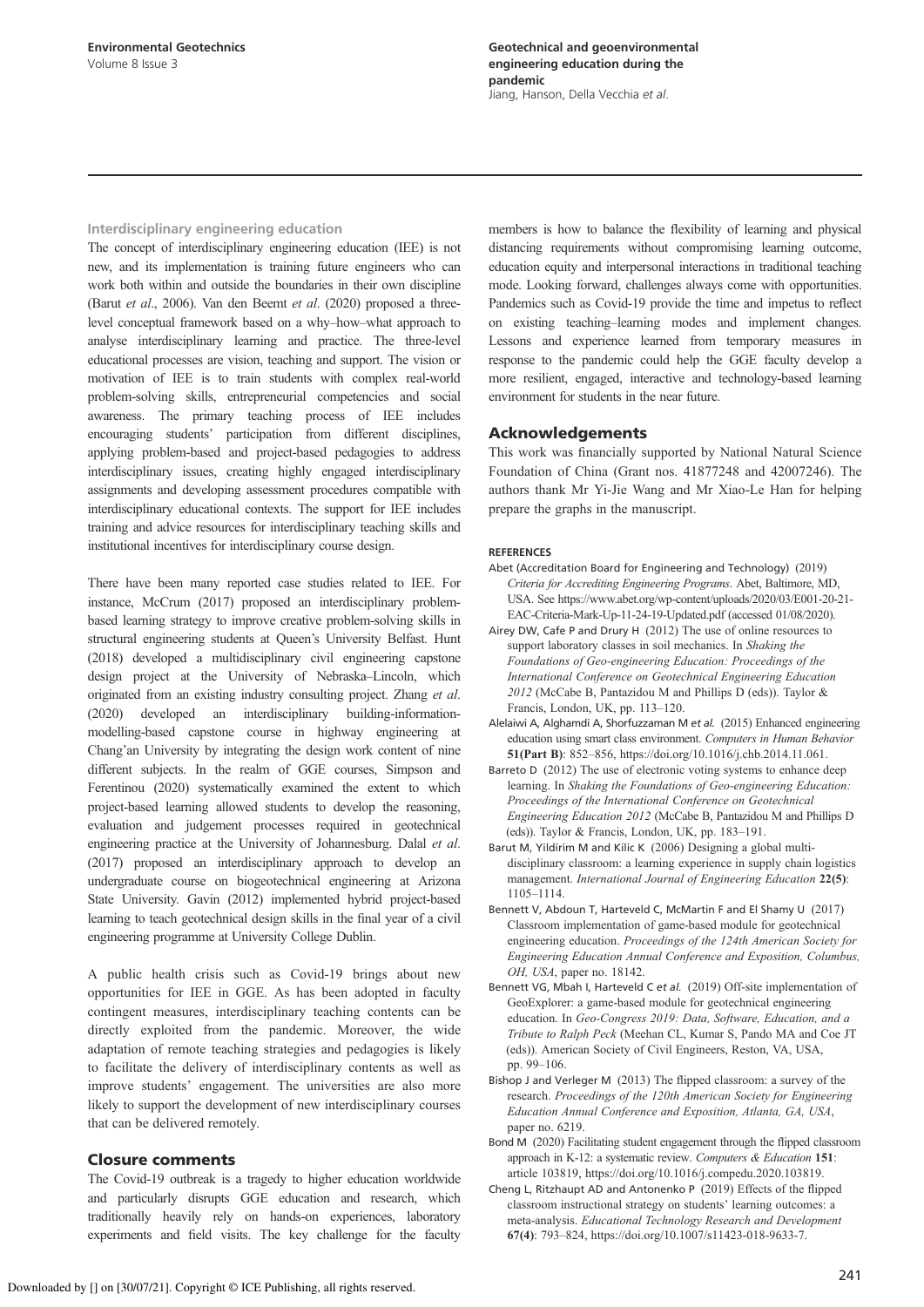Dalal M, Larson J, Zapata C et al. (2017) An interdisciplinary approach to developing an undergraduate module on biogeotechnical engineering. In *Proceedings of SITE 2017: 28th International Conference Society for Information Technology and Teacher Education* (Resta P and Smith S (eds)). Association for the Advancement of Computing in Education (AACE), Waynesville, NC, USA, pp. 2074–2079.

DeBoer J (2012) Engineering education around the world: a student perspective. *Proceedings of the 119th American Society for Engineering Education Annual Conference and Exposition, San Antonio, TX, USA*, pp. 17.22.1–17.22.8.

Dorn E, Hancock B, Sarakatsannis J and Viruleg E (2020) *COVID-19 and Student Learning in the United States: The Hurt Could Last a Lifetime*. McKinsey & Company, New York, NY, USA. See https:// www.mckinsey.com/~/media/McKinsey/Industries/Public%20Sector/ Our%20Insights/COVID19%20and%20student%20learning%20in% 20the%20United%20States%20The%20hurt%20could%20last%20a% 20lifetime/COVID-19-and-student-learning-in-the-United-States-FINAL.pdf (accessed 20/07/2020).

Fung FM and Lam Y (2020) How COVID-19 disrupted our 'flipped' freshman organic chemistry course: insights gained from Singapore. *Journal of Chemical Education* 97(9): 2573–2580, https://doi.org/10. 1021/acs.jchemed.0c00590.

Gavin KG (2012) Use of project based learning to teach geotechnical design skills to civil engineering students. In *Shaking the Foundations of Geoengineering Education: Proceedings of the International Conference on Geotechnical Engineering Education* (McCabe B, Pantazidou M and Phillips D (eds)). Taylor & Francis, London, UK, pp. 257–264.

Howell G, Amir E, Barry V et al. (2020) Enriching the geotechnical engineering classroom through novel multidisciplinary examples. In *Geo-Congress 2020: Geotechnical Earthquake Engineering and Special Topics* (Hambleton JP, Makhnenko R and Budge AS (eds)). American Society of Civil Engineers, Reston, VA, USA, pp. 660–668.

Hunt GA (2018) A case study of interdisciplinary capstone engineering design. *Proceedings of the 125th American Society for Engineering Education Annual Conference and Exposition, Salt Lake City, UT, USA*, paper no. 22123.

Hwang GJ (2014) Definition, framework and research issues of smart learning environments-a context-aware ubiquitous learning perspective. *Smart Learning Environments* 1(1): article 4, https://doi. org/10.1186/s40561-014-0004-5.

Jaksa MB (2020) Reflections on some contemporary aspects of geotechnical engineering education – from critical state to virtual immersion. In *Proceedings of the Online International Conference on Geotechnical Engineering Education 2020 (GEE2020)* (Pantazidou M, Calvello M and Lopes MP (eds)). International Society for Soil Mechanics and Geotechnical Engineering, London, UK, pp. 1–16.

Jiang N, Tang C, Hata T et al. (2020) Bio-mediated soil improvement: the way forward. *Soil Use and Management* 36(2): 185–188, https://doi. org/10.1111/sum.12571.

Jimenez R and Martin-Rosales W (2012) The use of field visits in graduate geotechnical teaching. In *Shaking the Foundations of Geo-engineering Education: Proceedings of the International Conference on Geotechnical Engineering Education 2012* (McCabe B, Pantazidou M and Phillips D (eds)). Taylor & Francis, London, UK, pp. 157–162.

Leung CF (2012) Promoting active learning in geotechnical engineering. In *Shaking the Foundations of Geo-engineering Education: Proceedings of the International Conference on Geotechnical Engineering Education 2012* (McCabe B, Pantazidou M and Phillips D (eds)). Taylor & Francis, London, UK, pp. 273–280.

McCrum DP (2017) Evaluation of creative problem-solving abilities in undergraduate structural engineers through interdisciplinary problembased learning. *European Journal of Engineering Education* 42(6): 684–700, https://doi.org/10.1080/03043797.2016.1216089.

Mojtahedi M, Kamardeen I, Rahmat H and Ryan C (2020) Flipped classroom model for enhancing student learning in construction education. *Journal of Civil Engineering Education* 146(2): article05019001, https://doi.org/10.1061/(ASCE)EI.2643-9115. 0000004.

Orlandi S and Manzanal D (2020) Supervised professional practices: research as option to strengthening knowledge in geotechnical practice. In *Proceedings of the Online International Conference on Geotechnical Engineering Education 2020 (GEE2020)* (Pantazidou M, Calvello M and Lopes MP (eds)). International Society for Soil Mechanics and Geotechnical Engineering, London, UK.

Paleologos EK, O'Kelly BC, Tang C et al. (2020) Post Covid-19 water and waste water management to protect public health and geoenvironment. *Environmental Geotechnics*, https://doi.org/10.1680/jenge.20.00067.

Pantazidou M (2016) Bridging geotechnical engineering education and research on education. *Proceedings of International Conference on Geotechnical Engineering Education 2016* – *Shaping the Future of Geotechnical Education, Belo Horizonte, Brazil.*

Pantazidou M and Kandris K (2016) Creating an online version of an environmental geotechnics course: pedagogical opportunities. *Proceedings of the International Conference on Geotechnical Engineering Education 2016* – *Shaping the Future of Geotechnical Education, Belo Horizonte, Brazil.*

Patil BS, Agnes AC and Singh DN (2017) Simulation of municipal solid waste degradation in aerobic and anaerobic bioreactor landfills. *Waste Management & Research* 35(3): 301–312, https://doi.org/10.1177/ 0734242X16679258.

Penumadu D, Zhao R and Frost D (2000) Virtual geotechnical laboratory experiments using a simulator. *International Journal for Numerical Methods in Engineering* 24(5): 439–451, https://doi.org/10.1002/ (SICI)1096-9853(20000425)24:5<439::AID-NAG74>3.0.CO;2-G.

Pierce CE (2016) Problem-based learning with EFFECTs: part I – preparing future faculty to integrate teaching and research – SFGE 2016. *Proceedings of the International Conference on Geotechnical Engineering Education 2016* – *Shaping the Future of Geotechnical Education, Belo Horizonte, Brazil.*

Pinho-Lopes M (2012) Implementation of the use of computing and software in undergraduate soil mechanics courses. In *Shaking the Foundations of Geo-engineering Education: Proceedings of the International Conference on Geotechnical Engineering Education 2012* (McCabe B, Pantazidou M and Phillips D (eds)). Taylor & Francis, London, UK, pp. 193–200.

Semaan B (2020) *Restoring Security When Disruption Becomes the Routine*. Syracuse University School of Information Studies, Syracuse, NY, USA. See https://ischool.syr.edu/life-in-the-time-of-covid-19 restoring-security-when-disruption-becomes-the-routine/ (accessed date 08/08/2020).

Shashank BS, Sharma S, Sowmya S et al. (2016) State-of-the-art on geotechnical engineering perspective on bio-mediated processes. *Environmental Earth Sciences* 75(3): article 270, https://doi.org/10. 1007/s12665-015-5071-6.

Simpson Z and Ferentinou M (2020) Lessons learned about engineering reasoning through projectbased learning: an ongoing action research investigation. In *Proceedings of the Online International Conference on Geotechnical Engineering Education 2020 (GEE2020)* (Pantazidou M, Calvello M and Lopes MP (eds)). ISSMGE, London, UK.

Song Y and Kapur M (2017) How to flip the classroom – 'productive failure or traditional flipped classroom' pedagogical design? *Educational Technology and Society* 20(1): 292–305.

Sood SK and Singh KD (2019) Optical fog-assisted smart learning framework to enhance students' employability in engineering education. *Computer Applications in Engineering Education* 27(5): 1030–1042, https://doi.org/10.1002/cae.22120.

Tang CS, Paleologos EK, Vitone C et al. (2020) Environmental geotechnics: challenges and opportunities in the post-COVID-19 world. *Environmental Geotechnics*, https://doi.org/10.1680/jenge.20. 00054.